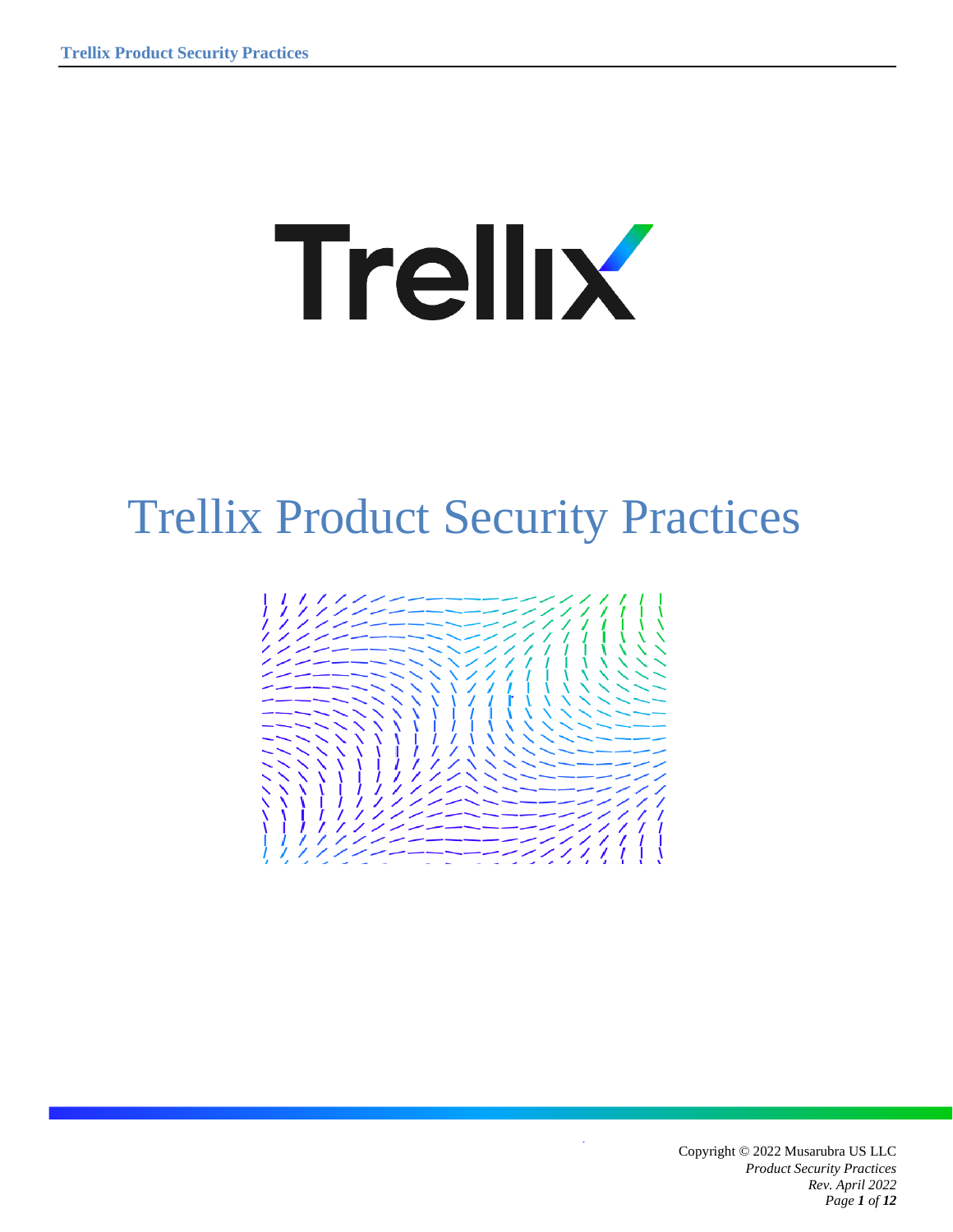#### **Table of Contents**

 $\ddot{\phantom{a}}$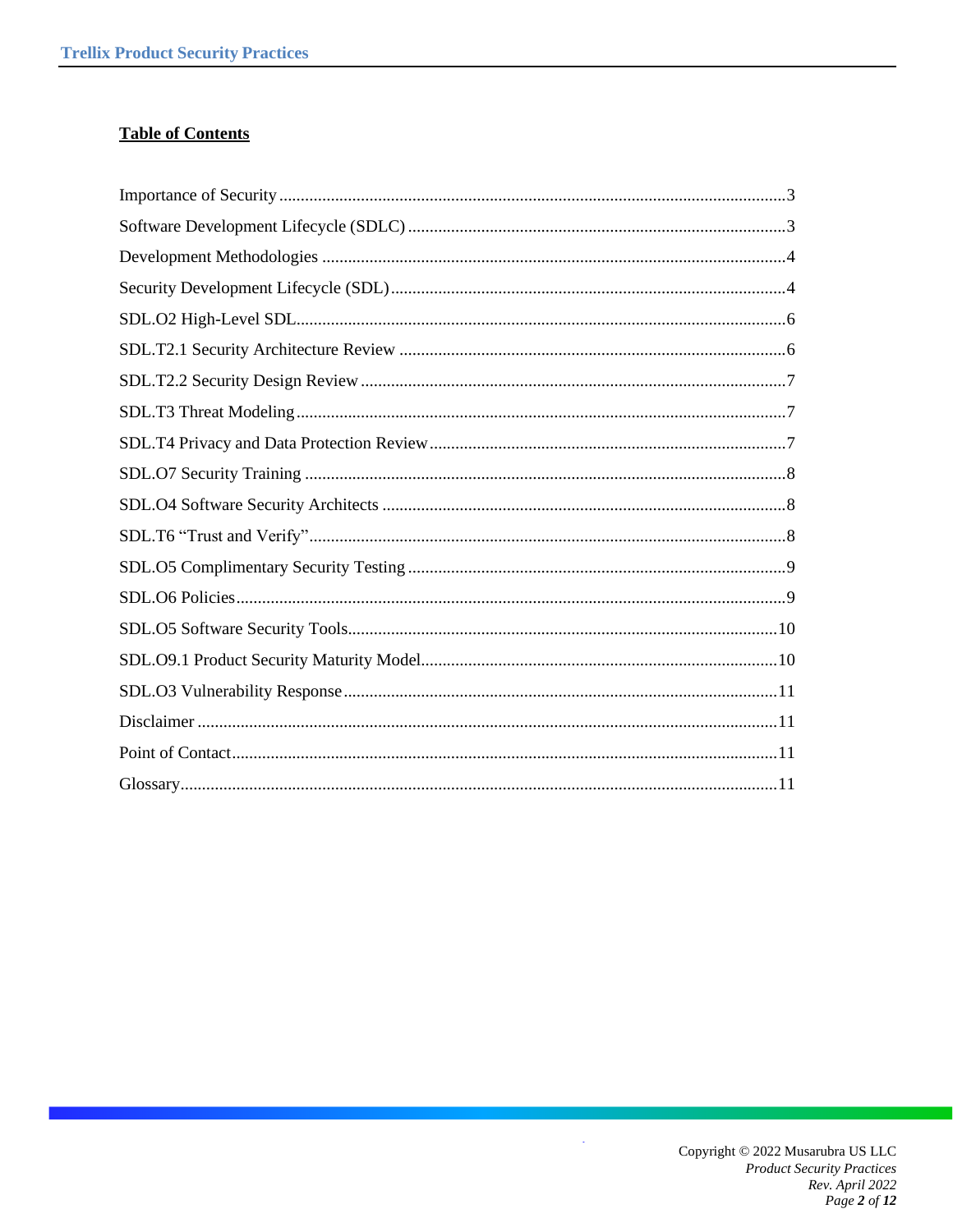#### <span id="page-2-0"></span>**Importance of Security**

At Trellix (the "Company," "We," "Us," "Our"), we take product security very seriously. Our practices include designing for both security and privacy, in product software, IT applications, and cloud services. We have rigorous software security policies and processes designed to proactively find and remove software security defects such as security vulnerabilities. We understand that our products, IT applications, and cloud services must not only fulfill the stated function to help protect our customers, the Company software itself must also aim to protect itself from vulnerabilities and attackers. We strive to build software that demonstrates resilience against attacks.

We also understand that our customers may, from time to time, wish to review our software security practices so that they may make their own risk-based decisions on how best to use our products and to fulfill any due diligence responsibilities they may have.

Specific policies and practices can vary by product. The summary of practices described in this statementapplies to all Company branded products as well as customer facing IT and Web applications.

#### <span id="page-2-1"></span>**Software Development Lifecycle (SDLC)**

All of software is developed using the Agile or Continuous Integration / Continuous Delivery (**CI/CD**) methodology. These agile and CI/CD practices are referred to as the Agile Software Development Lifecycle (**SDLC**). The Waterfall methodology is no longer used here. We believe the SDLC is referred to internally as the Product Lifecycle Framework (**PLF**) v2.

### **Agile SDLC**

<span id="page-2-2"></span>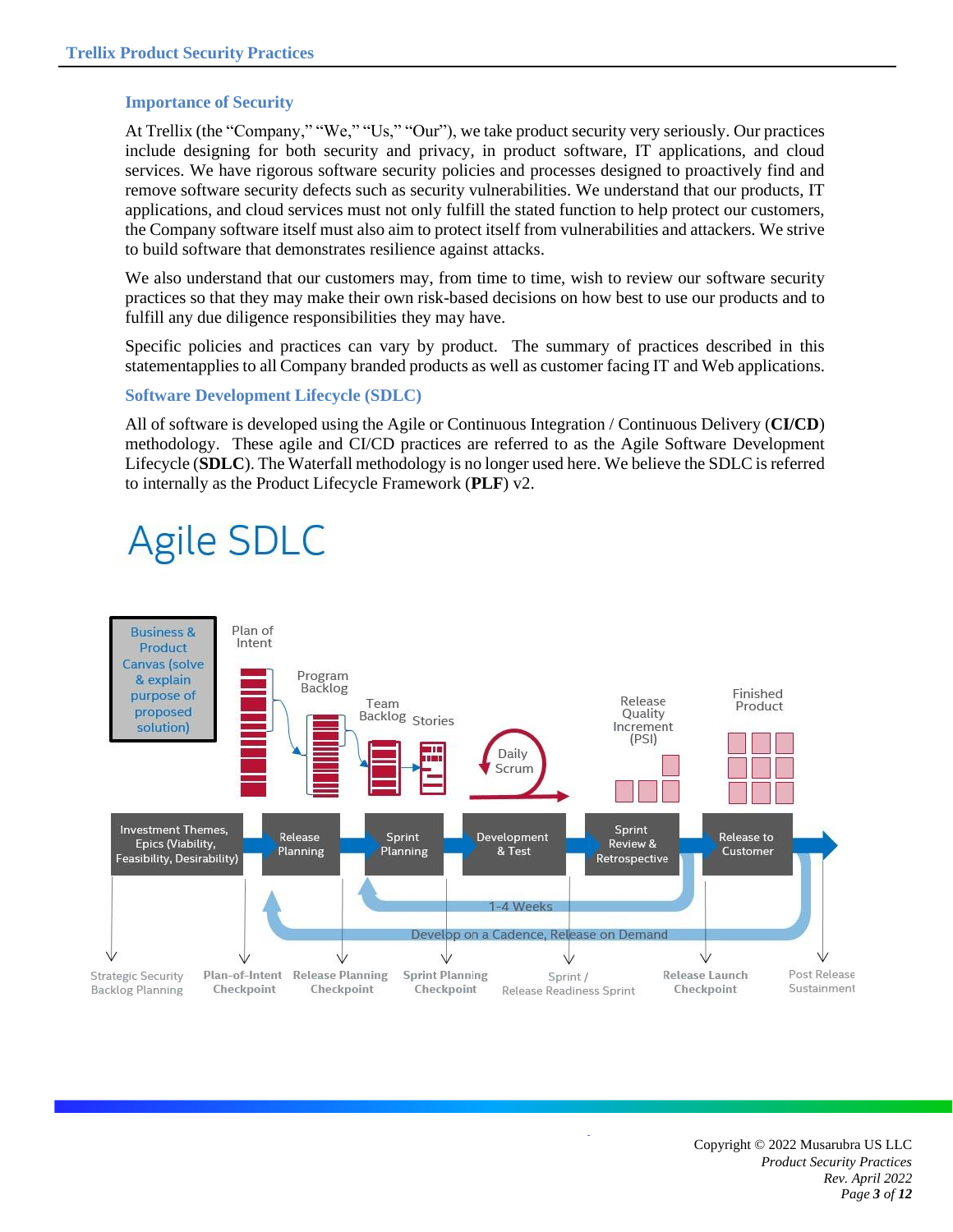#### **Development Methodologies**

The chart below was developed for a traditional Waterfall SDLC. This chart has been adapted and redefined for Our Agile SDL, which includes CI/CD. Security and privacy tasks are integrated into Our SDL as a seamless, holistic process designed to produce software that has appropriate securityand privacy built into it.

| <b>SDLC Phases</b>                                                                                                                                                                                                                                                                                                                                              |                                                                                                                                                                                       |                                                                                                                                                                                                     |                                                                                                                                                                                            |                                                                                                                                                                     |                                                                                                                                                                                                                                                                                                                          |
|-----------------------------------------------------------------------------------------------------------------------------------------------------------------------------------------------------------------------------------------------------------------------------------------------------------------------------------------------------------------|---------------------------------------------------------------------------------------------------------------------------------------------------------------------------------------|-----------------------------------------------------------------------------------------------------------------------------------------------------------------------------------------------------|--------------------------------------------------------------------------------------------------------------------------------------------------------------------------------------------|---------------------------------------------------------------------------------------------------------------------------------------------------------------------|--------------------------------------------------------------------------------------------------------------------------------------------------------------------------------------------------------------------------------------------------------------------------------------------------------------------------|
| $\mathbf 0$                                                                                                                                                                                                                                                                                                                                                     | 1                                                                                                                                                                                     | $\overline{2}$                                                                                                                                                                                      | $\overline{\mathbf{3}}$                                                                                                                                                                    | 4                                                                                                                                                                   | 5                                                                                                                                                                                                                                                                                                                        |
| Concept                                                                                                                                                                                                                                                                                                                                                         | <b>Planning</b>                                                                                                                                                                       | Design &<br>Development                                                                                                                                                                             | <b>Readiness</b>                                                                                                                                                                           | Release &<br>Launch                                                                                                                                                 | Support &<br>Sustain                                                                                                                                                                                                                                                                                                     |
|                                                                                                                                                                                                                                                                                                                                                                 |                                                                                                                                                                                       |                                                                                                                                                                                                     |                                                                                                                                                                                            |                                                                                                                                                                     |                                                                                                                                                                                                                                                                                                                          |
| <b>Security</b><br><b>Assessment</b>                                                                                                                                                                                                                                                                                                                            | Architecture                                                                                                                                                                          |                                                                                                                                                                                                     | <b>Design &amp; Development</b>                                                                                                                                                            | Ship                                                                                                                                                                | Post-Release,<br>Legacy, & M&A                                                                                                                                                                                                                                                                                           |
| SO                                                                                                                                                                                                                                                                                                                                                              | S <sub>1</sub>                                                                                                                                                                        | S <sub>2</sub>                                                                                                                                                                                      | S <sub>3</sub>                                                                                                                                                                             | S <sub>4</sub>                                                                                                                                                      | S <sub>5</sub>                                                                                                                                                                                                                                                                                                           |
| • Product security team<br>is looped in early<br>(Product Security<br>Group & Product<br><b>Security Champions)</b><br>· Product security team<br>hosts a discovery<br>meeting<br>• Product security team<br>creates an S-PLF<br>project plan<br>(states what further<br>work will be done)<br>· Product team initiates<br>a Privacy Impact<br>Assessment (PIA) | · S1 Security Plan<br>· S-PLF policy<br>assessment &<br>scoping<br>• Threat modeling /<br>architecture.<br>security analysis<br>- Privacy<br>information<br>gathering and<br>analysis | · S2 Security Plan<br>· Security test plan<br>composition<br>· Static analysis<br>· Threat model<br>updating<br>• Design security<br>analysis & review<br>· Privacy<br>implementation<br>assessment | · S3 Security Plan<br>· Security test case<br>execution<br>· Static analysis<br>· Dynamic analysis<br>• Fuzz testing<br>· Manual code<br>review<br>· Privacy validation<br>and remediation | · S4 Security Plan<br>• Final security<br>review<br>• Vulnerability<br>scan<br>· Penetration test<br>• Open source<br>licensing review<br>• Final privacy<br>review | · External vulnerability<br>disclosure response<br>(PSIRT)<br>- Reviews by service<br>contractors<br>· Post-release<br>certifications<br>· Internal review for<br>new product<br>combinations or<br>cloud deployment<br>· Security architectural<br>reviews & tool-based<br>assessments of<br>legacy and M&A<br>products |

While the following description may appear to apply only to Waterfall development, the same set of security tasks are performed across the iterations of Agile just as they are performed in discrete phases during Waterfall. For CI/CD, SDL activities are determined by certain triggers which are set by milestones, events, and time intervals. We encourage full engagement by software security architects and engineers within Agile sprints to ensure that security and privacy are integral parts of the Agile process.

#### <span id="page-3-0"></span>**Security Development Lifecycle (SDL)**

In line with IT and application development industry standards such as ISO/IEC 27001, 27002, and 27034,BSIMM, and SAFECode, the Company software development has processes designed to adhere to a Security Development Lifecycle (**SDL**).

The Company SDL covers the technical, operational, and enterprise aspects of building secure software. The SDL technical activities defined for each product, IT application, or cloud services release is the focus of this document.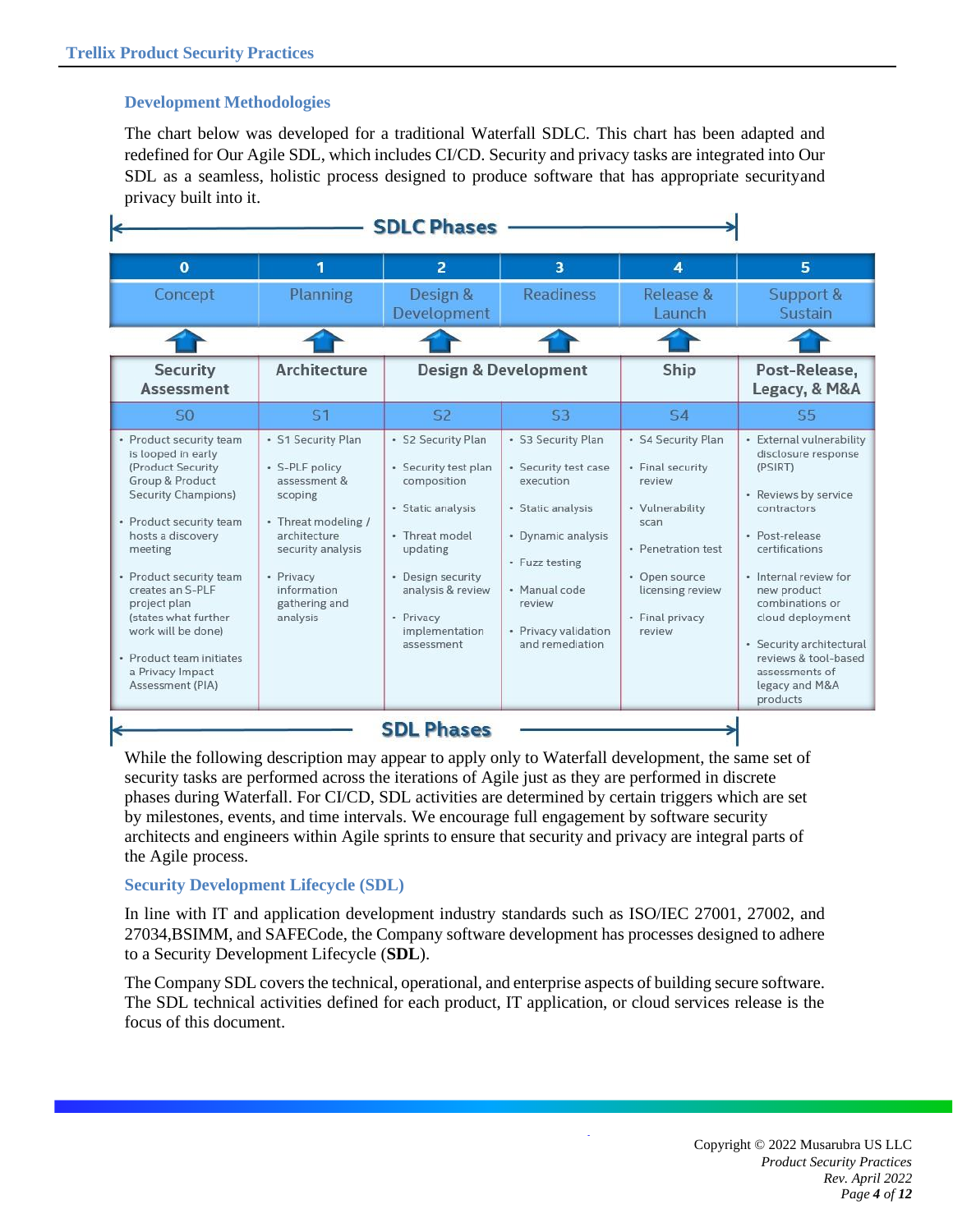| SDL.T1              | Security Definition of Done (DoD)      | (security <b>To Do</b> list before shipping) |
|---------------------|----------------------------------------|----------------------------------------------|
| SDL.T <sub>2</sub>  | Security Architecture & Design Reviews |                                              |
| SDL.T3              | <b>Threat Modeling</b>                 |                                              |
| SDL.T4              | Privacy & Data Protection Review       |                                              |
| SDL.T5              | <b>Secure Coding Standards</b>         | (includes cryptography)                      |
| SDL.T6              | <b>Manual Code Review</b>              |                                              |
| SDL.T7              | Open Source & 3rd Party Libraries      |                                              |
| SDL.T8              | Vendor Management                      | (includes software legal compliance)         |
| SDL.T9              | <b>Static Security Testing (SAST)</b>  |                                              |
| SDL.T10             | Interactive Security Testing (IAST)    |                                              |
|                     |                                        | (includes Web Application)                   |
| <b>SDL.T11</b>      | <b>Dynamic Security Testing (DAST)</b> | scanning)                                    |
| SDL.T12             | <b>Fuzz Testing</b>                    |                                              |
| SDL.T <sub>13</sub> | <b>Vulnerability Scan</b>              |                                              |
| SDL.T14             | <b>Penetration Testing</b>             |                                              |
| SDL.T15             | Security Testing & Validation          |                                              |
| SDL.T16             | <b>Operating Environment</b>           | (includes public cloud services)             |
|                     |                                        |                                              |

#### Technical SDL Activities (Engineering)

Not all the sixteen (16) technical SDL activities are mandatory for each product release. Some are conditionally required. The SDL.T1 Security Definition of Done (DoD) lists which activities are required for each releaseand is owned by the SSAs. Several activities are mandatory no matter what, such as the Security DoD (**T1**), Privacy Review (**T4**), Manual Code Review (**T6**), and SAST (**T9**).

#### Operational SDL Activities (InfoSec)

- SDL.O1 Program
- SDL.O2 Security Development Lifecycle (SDL)
- SDL.O3 Vulnerability Response (PSIRT/ASIRT)
- SDL.O4 People & Resources
- SDL.O5 Tools & Services
- SDL.O6 Policy & Compliance
- SDL.O7 Security Training
- SDL.O8 Metrics & Reporting
- SDL.O9 Maturity Models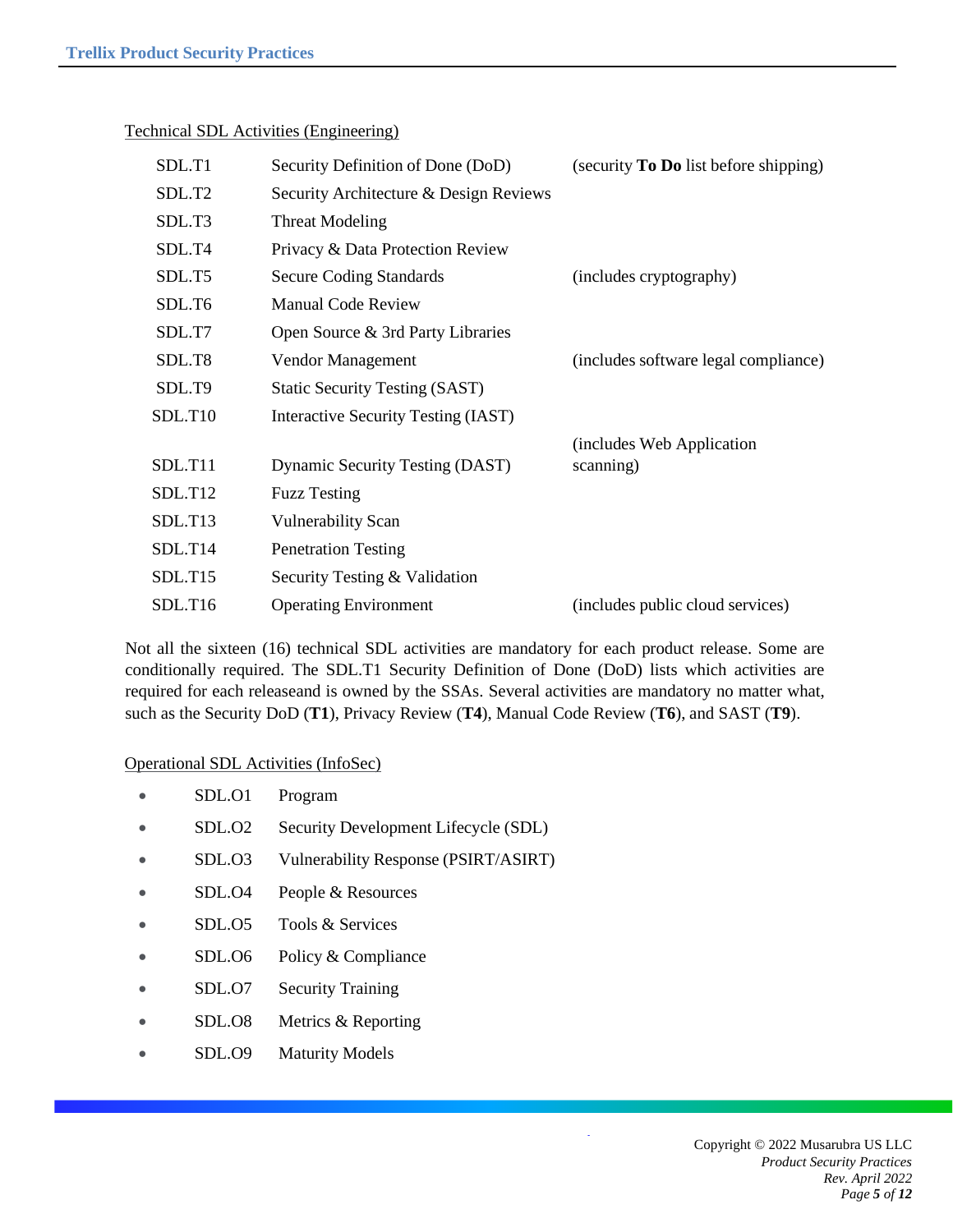#### Enterprise SDL Activities (IT)

- SDL.E1 Vulnerability Management
- SDL.E2 Risk Management
- SDL.E3 Asset Management
- SDL.E4 Remediation Management
- SDL.E5 Exception Management
- SDL.E6 Security Monitoring
- SDL.E7 Certifications

The following paragraphs describe, at an elevated level, the Company SDL process.

#### <span id="page-5-0"></span>**SDL.O2 High-Level SDL**

For a new product, the security process typically begins at project initiation. A seasoned Company security architect or Software Security Architect (**SSA**) or Engineer (**SSE**) assesses a proposal for its security implications. The output of this engagement is any additional security features that will be added to software self-protection so that the software can be deployed by the different security postures of Our customers.



#### <span id="page-5-1"></span>**SDL.T2.1 Security Architecture Review**

<span id="page-5-2"></span>Any project that involves a change to the architecture of the product is required to go through a security architecture and design review. The proposed architectural and design changes are analyzed for security requirements, as well as analyzed within the whole of the architecture of the software for each change's security implications. An architecture review may be a discrete event, may be accomplished iteratively asthe architecture progresses (**Agile**), or may be updated continuously (**CI/CD**).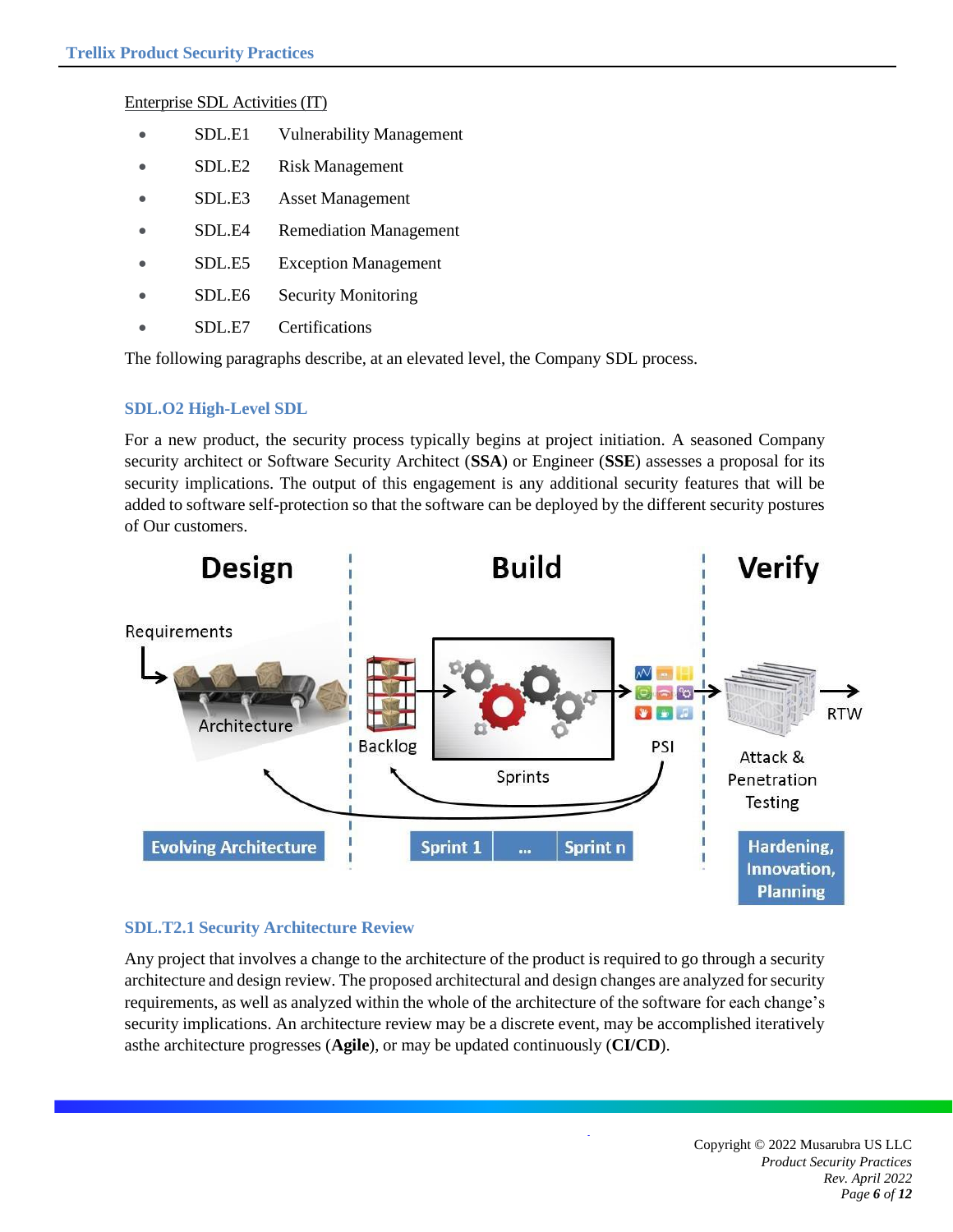#### **SDL.T2.2 Security Design Review**

The SDL requires that designs that contain security features or effects are reviewed to make sure that security requirements are built correctly. The SSA signs off when the design meets expectations. All functional items, including security design elements, are included in the thorough functional test plan. Like architectural reviews, a design review may be a discrete event or may be accomplished iteratively when design work occurs (Agile or CI/CD).

#### <span id="page-6-0"></span>**SDL.T3 Threat Modeling**

A threat model is created or updated. The output of this analysis will typically be the security requirementsthat must be folded into the design that will be implemented.

#### <span id="page-6-1"></span>**SDL.T4 Privacy and Data Protection Review**

In tandem with architecture and design reviews, privacy and data protection reviews are conducted. A Privacy Impact Assessment (**PIA**) is performed to determine if any additional privacy activities are requiredto protect personal data. Privacy reviews cover the whole lifecycle of personal data and often extend beyond the product collecting the data and include backend systems and infrastructure.



**Sprint**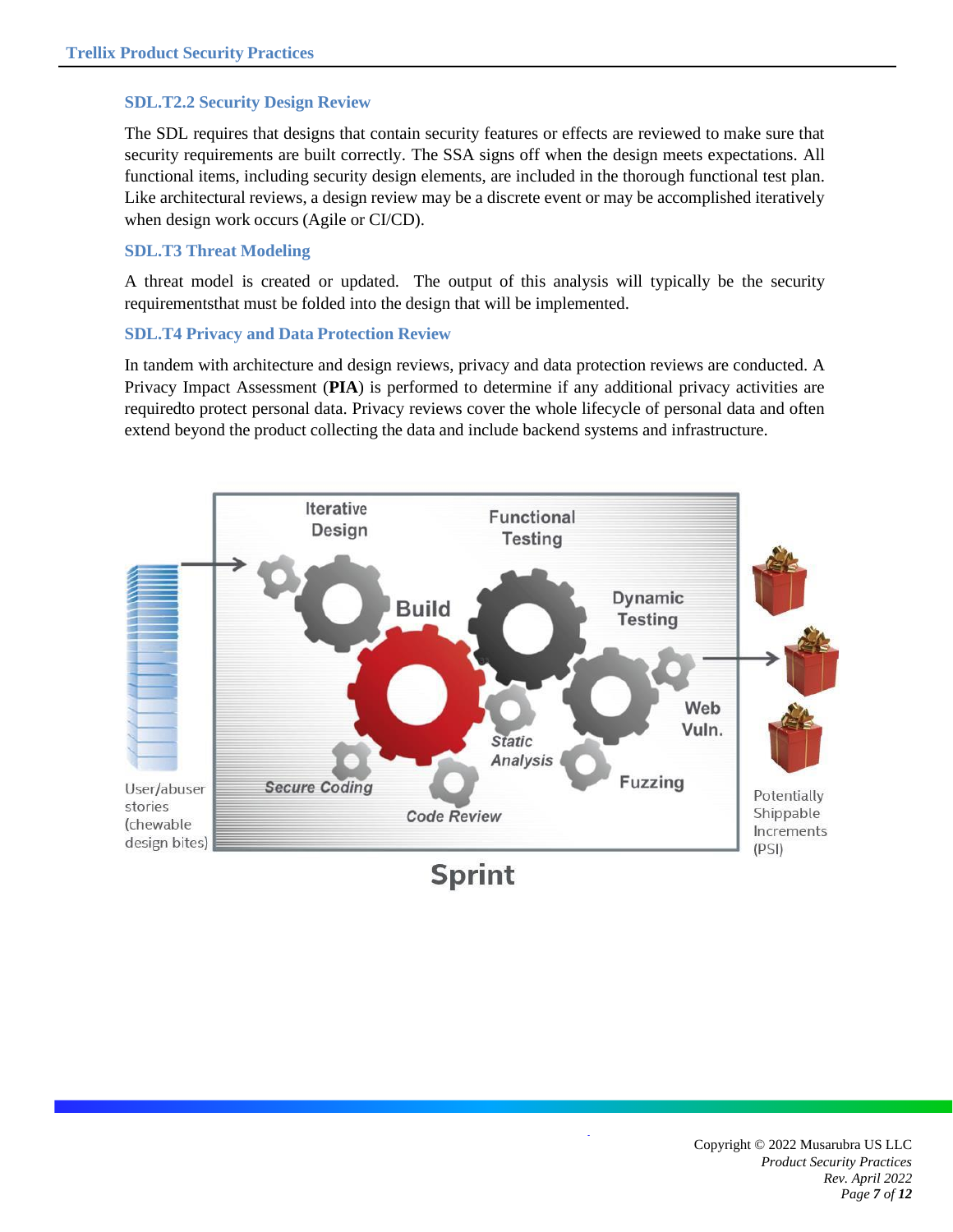#### <span id="page-7-0"></span>**SDL.O7 Security Training**

We foster industry standard secure coding practices. To that end, our Learning Management System (**LMS**) contains many courses on building software securely. Some are home-grown from internal subject matter experts, while others are purchased from third-party vendors. Developers are expected to pursue ongoing developer education. Self-training is encouraged.

#### <span id="page-7-1"></span>**SDL.O4 Software Security Architects**

Software Security Architects (**SSA**) and Software Security Engineers (**SSE**) are assigned to each productline and IT application. Our 120+ SSAs and SSEs perform the SDL activities and help to confirm that every part of the software security process is applied appropriately.

Software Security Architect/Engineer Qualifications

- 1. A minimum of 3-5 years software development experience
- 2. A passion for or background in software security
- 3. Approved by the BU Engineering VP/Sr. Director & SSA BU Lead
- 4. Dedicate a minimum of 20% of their time doing software security tasks
- 5. Time to be trained in software security, reviews, tools, and processes
- 6. Be collocated within each engineering team / BU
- 7. Must not only know how to develop (build) software but also know how to deconstruct it (take it apart) while "*thinking like a hacker*"

#### <span id="page-7-2"></span>**SDL.T6 "Trust and Verify"**

Alongside each developer's responsibility to produce secure code, We have a "*trust and verify*" attitude.All new code must go through a manual code review. For non-sensitive and noncritical functions, this code may solely go through peer review. Critical and sensitive changes are also reviewed by staff with a sufficient level of expertise to assess critical changes.

Making use of overlapping complementary approaches, we employ several tools and automation to find security defects that may slip through manual code review. All code must be statically analyzed (unless no static analyzer exists for the language or environment). All web code is expected to undergo a web vulnerability scan. Other forms of input are routinely fuzz tested. Medium, high, and critical severity issues must be fixed before release. Low severity issues are prioritized then usually fixed or mitigated infuture patches and product releases.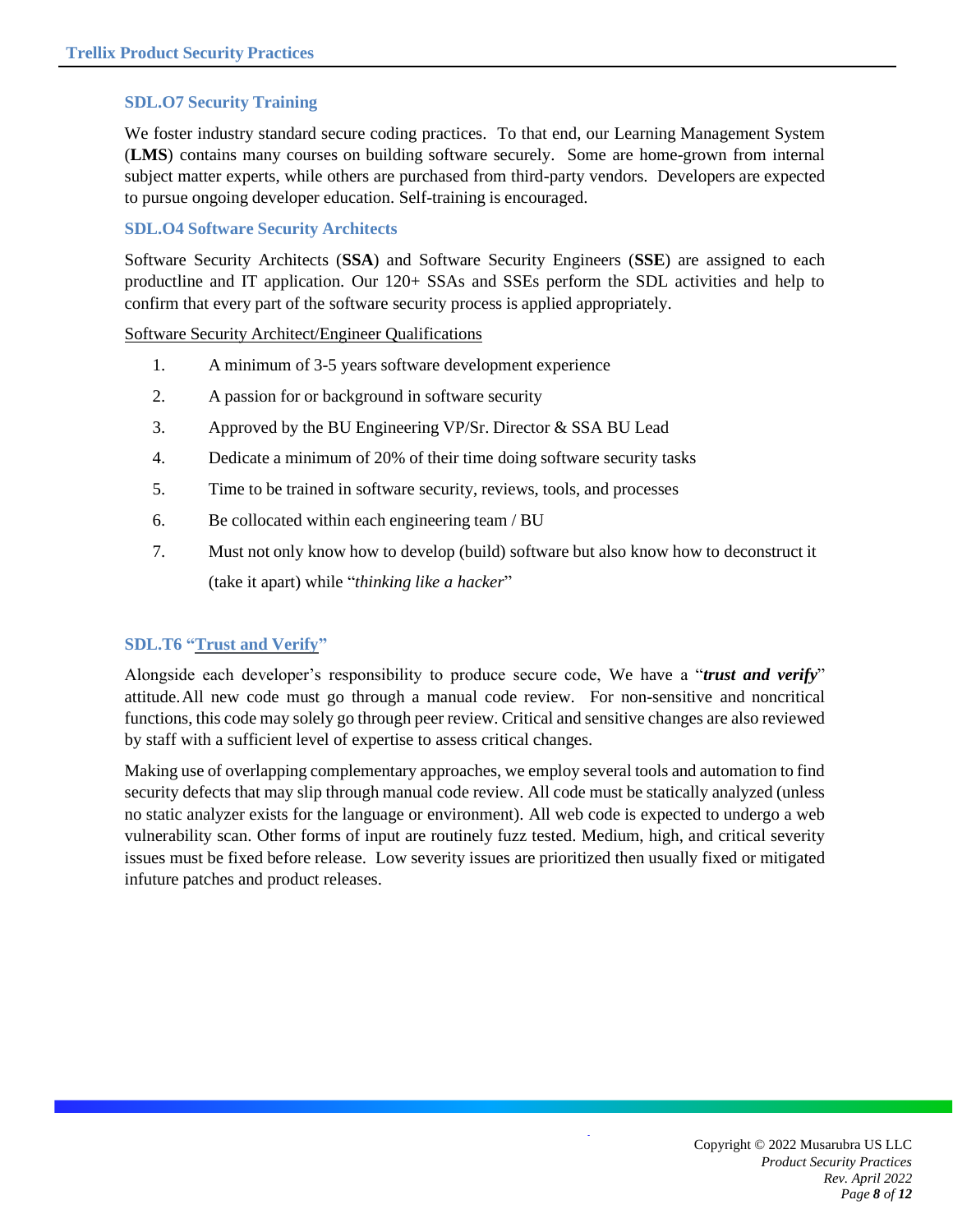

#### <span id="page-8-0"></span>**SDL.O5 Complimentary Security Testing**

Critical customer-premise releases may additionally be put through a third-party penetration analysis on a case-by-case basis before release. All hosted systems are routinely vulnerability scanned and penetration tested by either our Information Security (**InfoSec**) department or by a third-party engagement.

We believe that the preceding is a solid plan in line with industry standards and best practices. Since no computer system can be entirely secure, We do not claim that the SDL will prevent any particular issue or any collection of issues. We reevaluate and update our SDL policies and process on a regular basis.

#### <span id="page-8-1"></span>**SDL.O6 Policies**

We believe that customer relations are best served through open, transparent dialog. We encourage customer engagement, including requests about our software security process.

There are some limitations as to what we may share. For instance, we never share our source code outside of our direct control. Also, we never make available the list of vulnerabilities that are found because of our own internal investigations or from any of our automated testing tools. After internally discovered vulnerabilities have been addressed in a hotfix, patch or new product release, all medium and high severity issues are documented in product release notes and in security [advisories.](https://www.trellix.com/en-us/assets/docs/legal/supplier-security-requirements.pdf)

It is important to note that any scan of the Company production systems will be considered an attack. Response to perceived attack will be rapid and decisive. Please coordinate your needs with your account manager. Availability of test systems is subject to customer need, customer cost, and timing.

#### <span id="page-8-2"></span>**SDL.O5 Software Security Tools**

Our engineering teams apply an appropriate combination of tools depending upon the target programming language, architecture, and the execution run-time. These tools are a combination of internally developed, vendor purchased, and open-source tools. We may provide a list of utilized tools upon request. For reference, we use many of the security tools listed in OWASP's Security Testing [Tools.](https://owasp.org/www-project-web-security-testing-guide/v41/6-Appendix/A-Testing_Tools_Resource)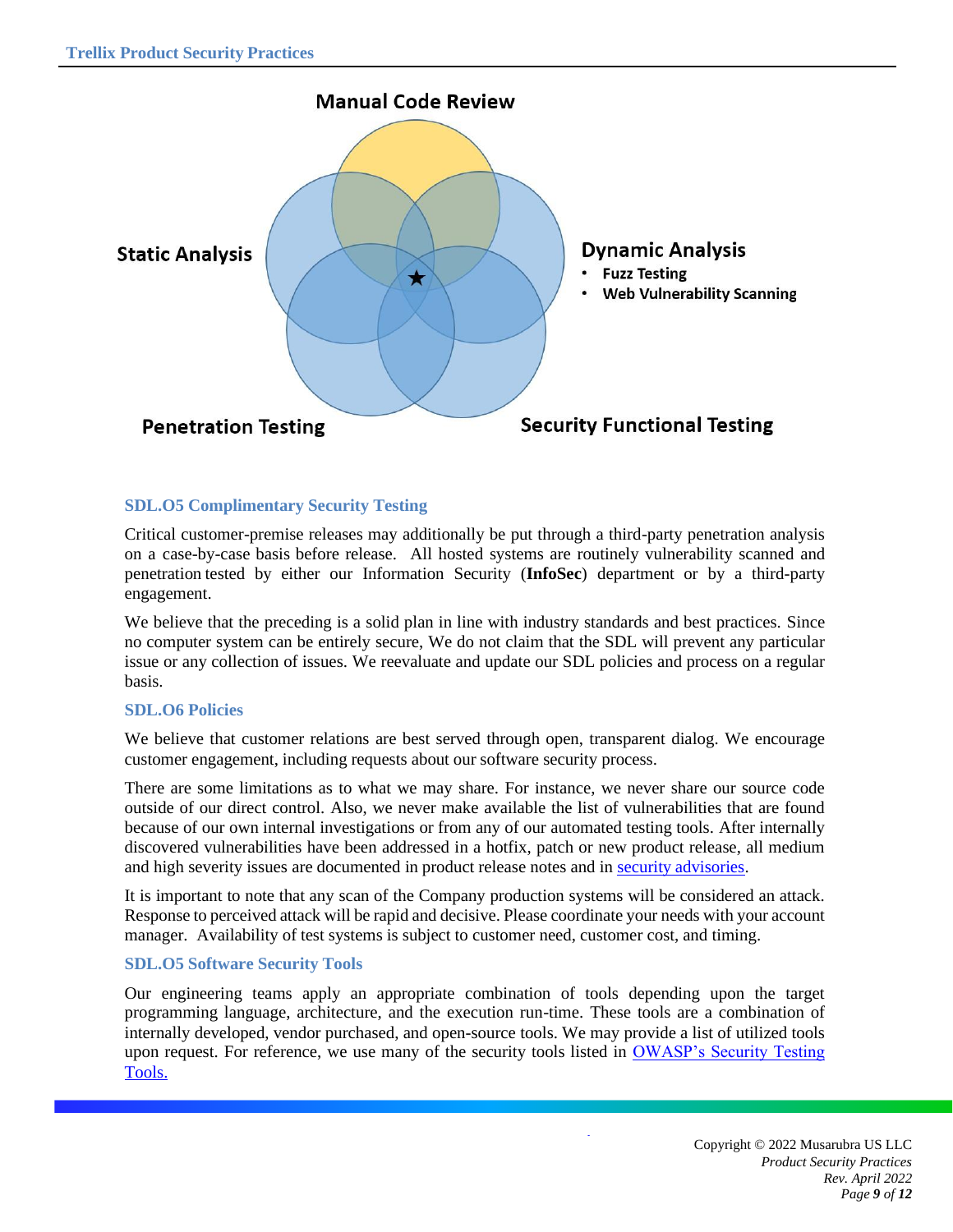#### <span id="page-9-0"></span>**SDL.O9.1 Product Security Maturity Model**

The SDL describes the "*what*" of software security. The Product Security Maturity Model describes the "*how well*" of software security.

For each SDL activity, the PSMM describes 5 different levels from 0-4. These levels are:

| Level 0 | None          |              |
|---------|---------------|--------------|
| Level 1 | Minimal       | [Initial]    |
| Level 2 | Good          | [Basic]      |
| Level 3 | <b>Better</b> | [Acceptable] |
| Level 4 | <b>Best</b>   | [Mature]     |

With 16 technical activities and 9 operational activities, a perfect score is 100. The Company software development teams assess their products annually using the PSMM. This allows us to focus our efforts on what each particular product needs the most, while measuring the overall maturity of each product line,engineering BU, and the Company as a whole.



#### <span id="page-9-1"></span>**SDL.O3 Vulnerability Response**

To manage vulnerabilities discovered in shipping Company products and live customer- facing applications, We have a Vulnerability Response Team. This team consists of both PSIRT and ASIRT. The Product Security Incident Response Team (**[PSIRT](http://www.mcafee.com/us/threat-center/product-security-bulletins.aspx)**) responds to product vulnerabilities in shipping products. They work with the discoverer and engineering to develop and deliver a patch and accompanying security bulletin. The vulnerability's severity (**CVSS base-score**) and business risk factors determine our fix response time (**SLA**). Similar to PSIRT, the Application Security Incident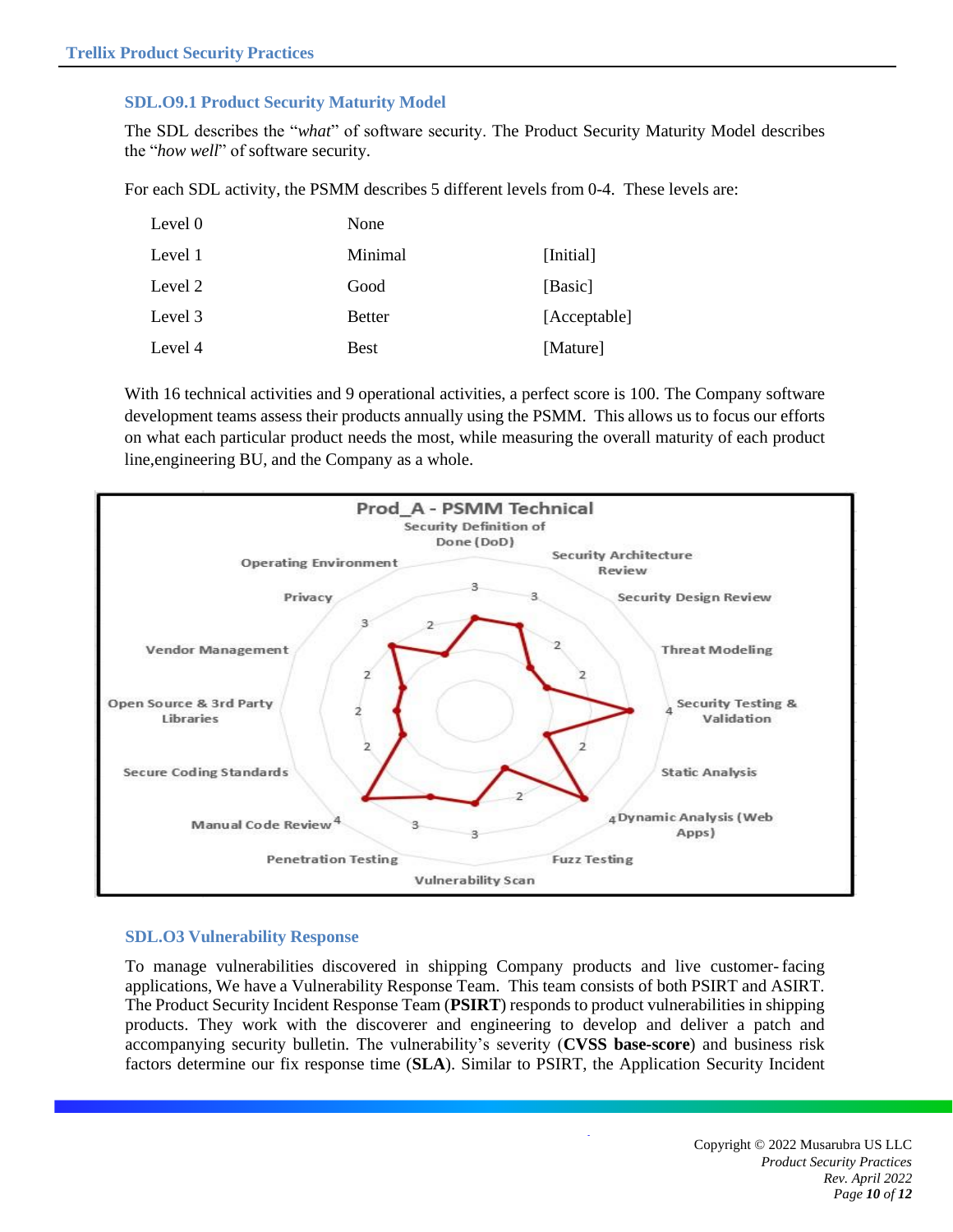Response Team (**ASIRT**) responds to IT application and cloud services vulnerabilities in both externally and internally facing IT applications.

#### <span id="page-10-0"></span>**DISCLAIMER**

<span id="page-10-1"></span>No computer system can be entirely secure. **WE MAKE NO WARRANTY CONCERNING ANY MALFUNCTIONS OR OTHER ERRORS IN ITS HARDWARE PRODUCTS OR SOFTWARE PRODUCTS CAUSED BY VIRUSES, INFECTIONS, WORMS, OR SIMILAR MALICIOUS CODE NOT DEVELOPED OR INTRODUCED BY US. WE MAKE NO WARRANTY THAT ANY HARDWARE PRODUCTS OR SOFTWARE PRODUCTS WILL PROTECT AGAINST ALL POSSIBLE SECURITY THREATS, INCLUDING INTENTIONAL MISCONDUCT BY THIRD PARTIES. WE ARE NOT LIABLE FOR ANY DOWNTIME OR SERVICE INTERRUPTION, FOR ANY LOST OR STOLEN DATA OR SYSTEMS, OR FOR ANY OTHER DAMAGES ARISING OUT OF OR RELATING TO ANY SUCH ACTIONS OR INTRUSIONS.**

*-Glossary follows this page-*